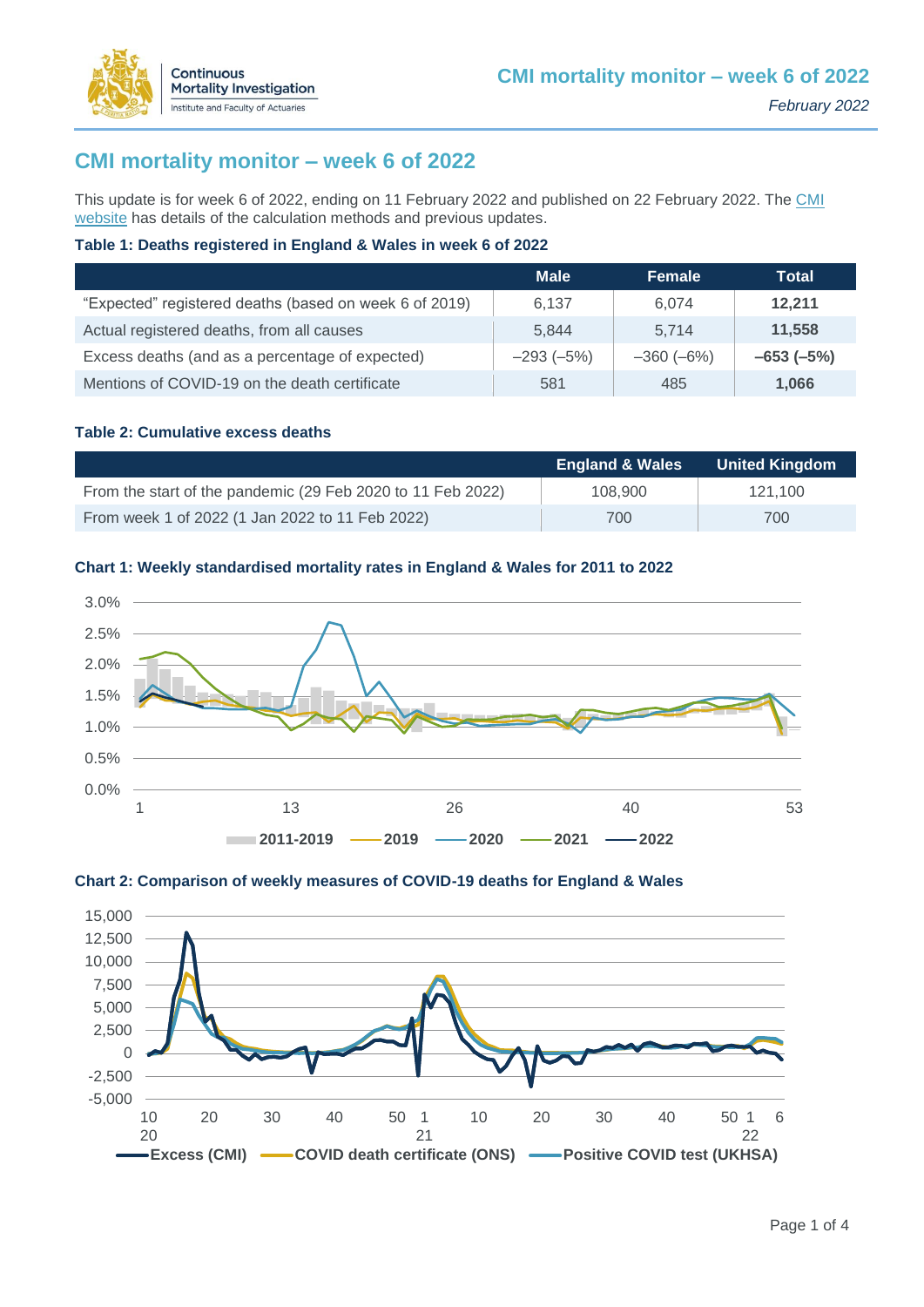

Chart 3 shows cumulative standardised mortality rates relative to cumulative mortality in 2019, as a proportion of mortality for 2019 as a whole. We use 2019 as the comparator as this is consistent with the excess deaths calculation above.

Under this measure, cumulative standardised mortality to week 6 of 2022 is 0.3% below 2019.



#### **Chart 3: Cumulative standardised mortality rate compared to 2019**

Chart 4 shows the cumulative annual standardised mortality improvement for 2022 and the previous ten years. The cumulative improvement for year N is the reduction in cumulative mortality from year N–1 to year N, as a proportion of full-year mortality for year N–1.

The cumulative mortality improvement to week 6 of 2022 (relative to 2021) is +5.3%.

The cumulative mortality improvement between 2019 and 2022 (consistent with Chart F in the quarterly monitor) is +0.3% to week 6 of 2022.



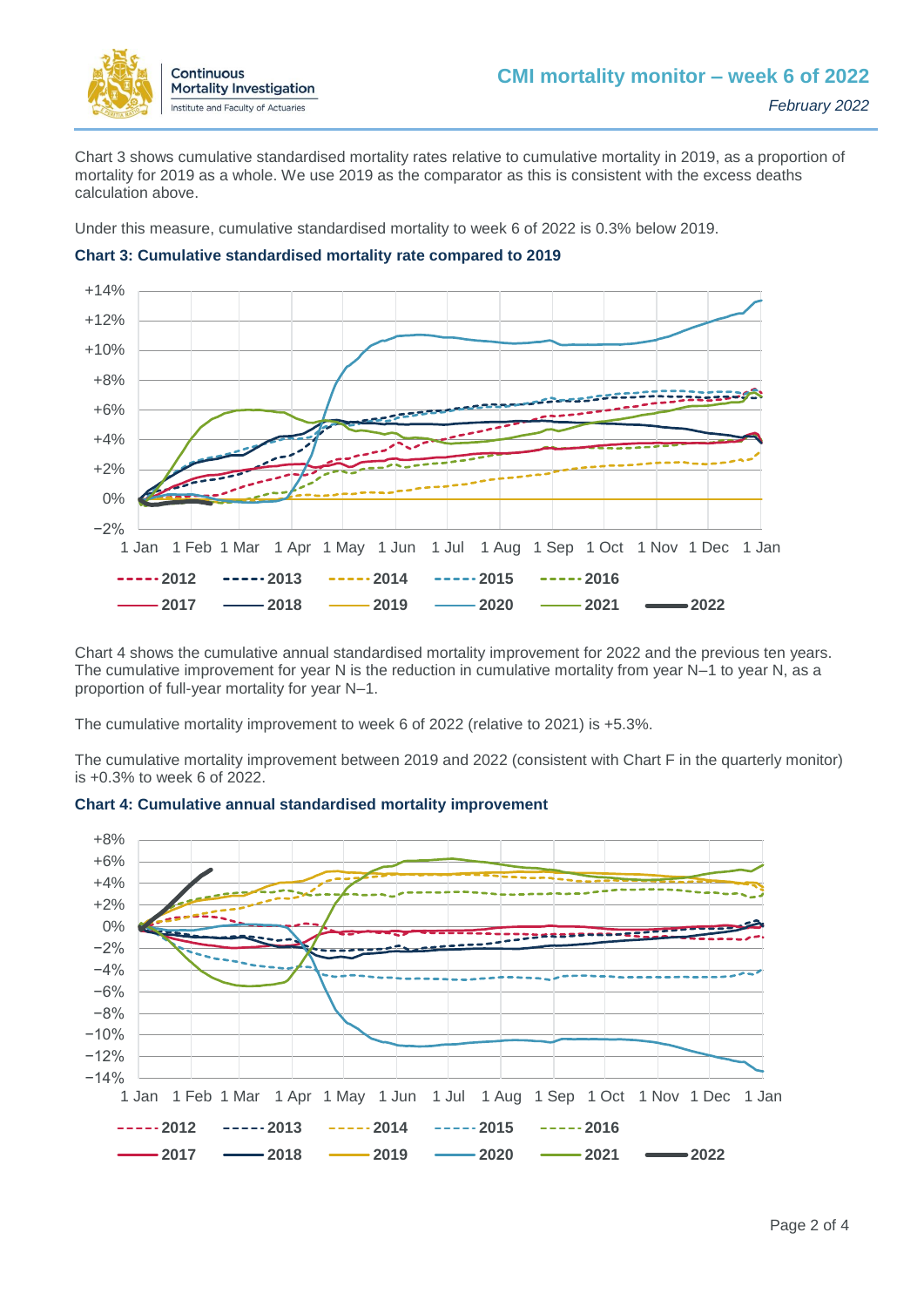

## **Data sources**

The provisional weekly deaths are available from:

- ONS (England & Wales) [https://www.ons.gov.uk/peoplepopulationandcommunity/birthsdeathsandmarriages/deaths/datasets/wee](https://www.ons.gov.uk/peoplepopulationandcommunity/birthsdeathsandmarriages/deaths/datasets/weeklyprovisionalfiguresondeathsregisteredinenglandandwales) [klyprovisionalfiguresondeathsregisteredinenglandandwales](https://www.ons.gov.uk/peoplepopulationandcommunity/birthsdeathsandmarriages/deaths/datasets/weeklyprovisionalfiguresondeathsregisteredinenglandandwales)
- NRS (Scotland) <https://data.gov.scot/coronavirus-covid-19/data.html>
- NISRA (Northern Ireland) <https://www.nisra.gov.uk/statistics/death-statistics/weekly-death-registrations-northern-ireland>

The daily UKHSA data for deaths of people within 28 days of a positive test result for COVID-19 are available from<https://coronavirus.data.gov.uk/details/deaths>

# **Notes on method**

Full details of the methods used for results based on the ONS data are included in [Working Paper 111.](https://www.actuaries.org.uk/learn-and-develop/continuous-mortality-investigation/cmi-working-papers/mortality-projections/cmi-working-paper-111) Our analysis is based on Standardised Mortality Rates (SMRs). These adjust the provisional weekly deaths data published by the ONS to control for changes in the size, age and gender distribution of the population over time. We note that mortality rates and mortality improvements vary by age, and the results shown are sensitive to the age distribution of the chosen standard population (the 2013 European Standard Population).

Our calculations rely on data for registered deaths, and we are conscious that during the pandemic deaths may have been registered earlier or later than in previous years. Consequently, comparisons of mortality between 2020, 2021, and 2022 and earlier years may not be on a like-for-like basis. Also, results for individual weeks may not be consistent between years due to the timing of public holidays.

## **Use of this document**

The CMI disclaims any liability from use of or reliance on these calculations, including in relation to financial transactions such as longevity swaps; and the CMI does not guarantee that it will continue to publish updates. Please also see the reliances and limitations, disclaimer, and copyright notice on the final page of this document.

# **TAS compliance**

This paper is intended to analyse recent mortality in England & Wales. It complies with the principles in the Financial Reporting Council's Technical Actuarial Standard "TAS 100: Principles for Technical Actuarial Work". Any person using this paper should exercise judgement over its suitability and relevance for their purpose.

# **Reliances and limitations**

The purpose of the weekly mortality monitor is to provide regular updates on standardised mortality in England & Wales during the coronavirus pandemic, adjusting ONS data to allowing for changes in the size and age of the population.

The CMI aims to produce high-quality outputs and takes considerable care to ensure that the mortality monitor and the accompanying spreadsheet of results are accurate. However:

- We cannot guarantee their accuracy (see the Disclaimer).
- There is a reliance on the data published by third parties, particularly the ONS data which is described as "provisional".
- We have also applied judgement and assumptions in deciding on the calculation methods and the presentation of results.
- Anyone using the results of the mortality monitor should ensure that it is appropriate for their particular use, and note that care is needed when estimating full year experience from partial year experience. This is particularly true during the coronavirus pandemic.